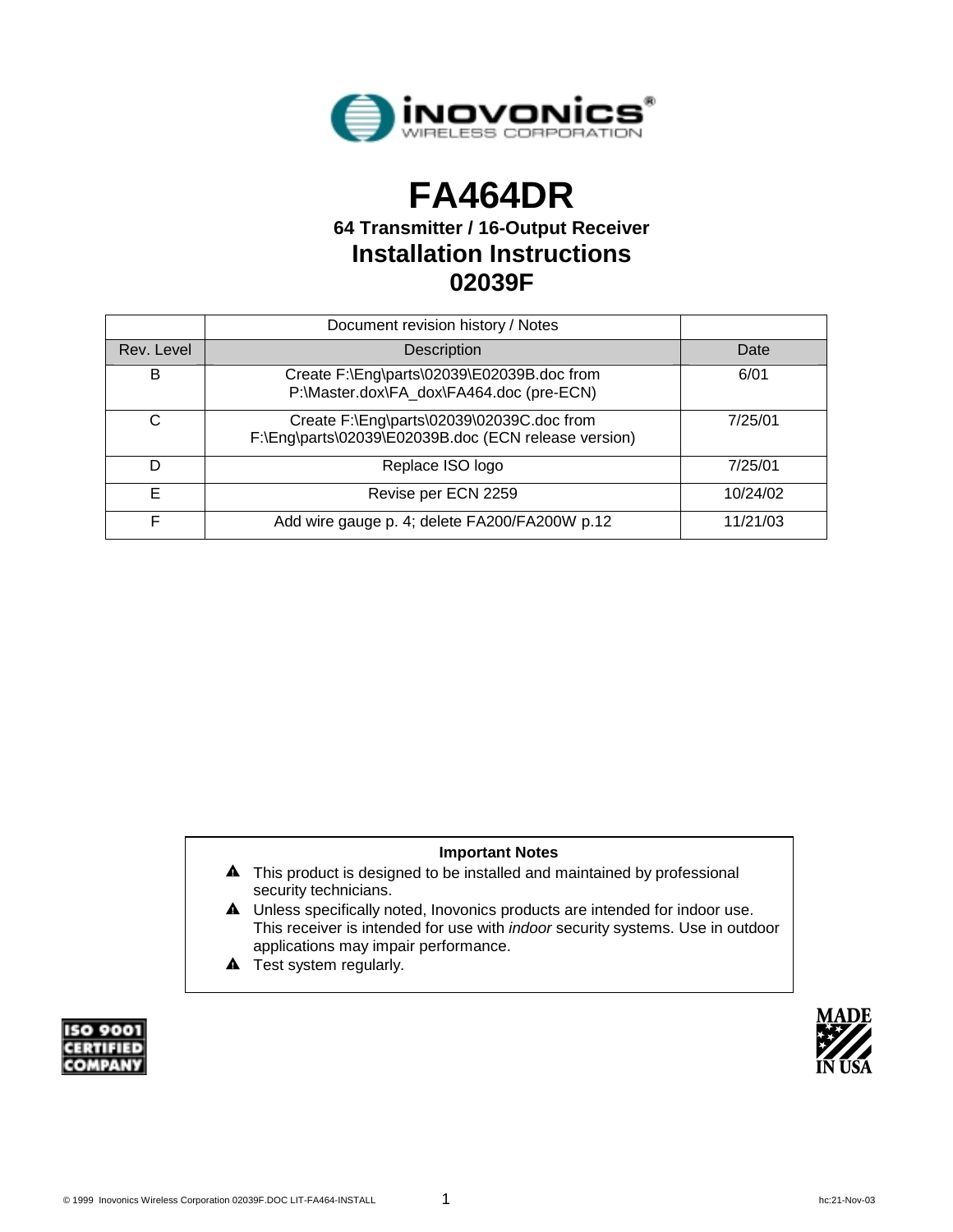### **FA464DR**

#### **64-Transmitter, 16-Relay Output Receiver**

The FA464DR receiver has 16 Form C relay outputs, plus a global fault relay output.

**Installers should note that alarm relay terminals are mounted so that normally open or normally closed terminal positions are side-by-side as shown in Figure 1.**



Note: References in this manual to features shown in Figure 1 will be printed in *bold italics*.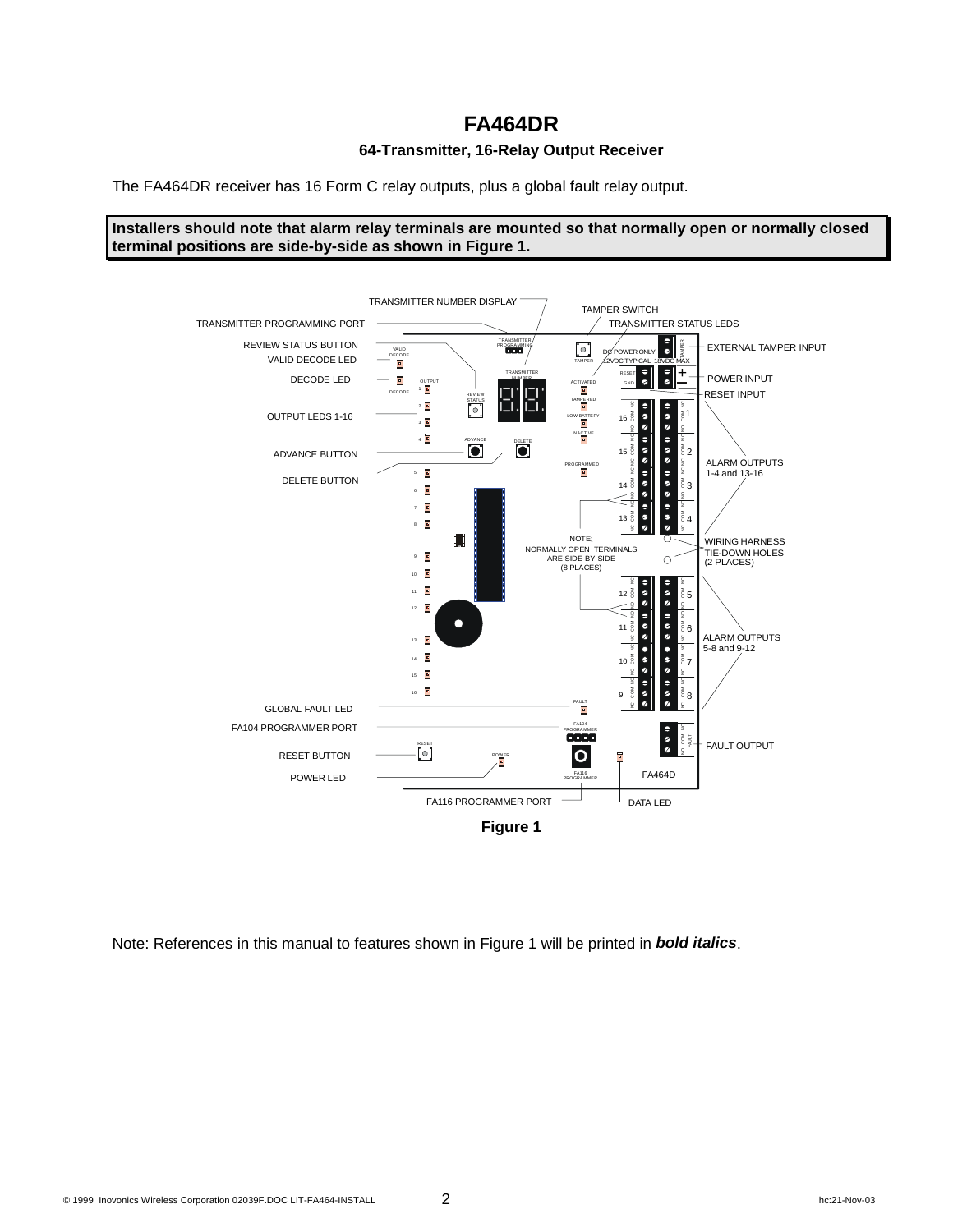#### **Features of the FA464DR include:**

- Full supervision of up to 64 FA transmitters.
- x The FA464DR has 16 Form C *Alarm Output Relays*, plus a global *Fault Output Relay*.
- Transmitter, receiver and output options are factory assigned. They may be changed with the FA116 Executive Programmer or with the FA104 (upgraded C104) programmer.
- Intelligent global fault output for tamper, low battery and inactive transmitters. For example, if one of the alarm outputs is assigned to monitor low battery faults, the fault output automatically becomes tamper and inactive only.
- Manual and/or electronic reset of the receiver.
- Factory default programming: "Alarm" and "Inactive" outputs are programmed to follow transmitter status; "Tamper" and "Low battery" outputs are latching. Latched outputs require the receiver to be reset.
- Simple restoral to factory defaults.
- Automatic exit from programming after 4 minutes of inactivity.
- *Transmitter Status LED***s** show transmitter activation, tamper, low battery and inactive.
- The **Programming LED** blinks when the point IS NOT programmed, is on steady when the point IS programmed.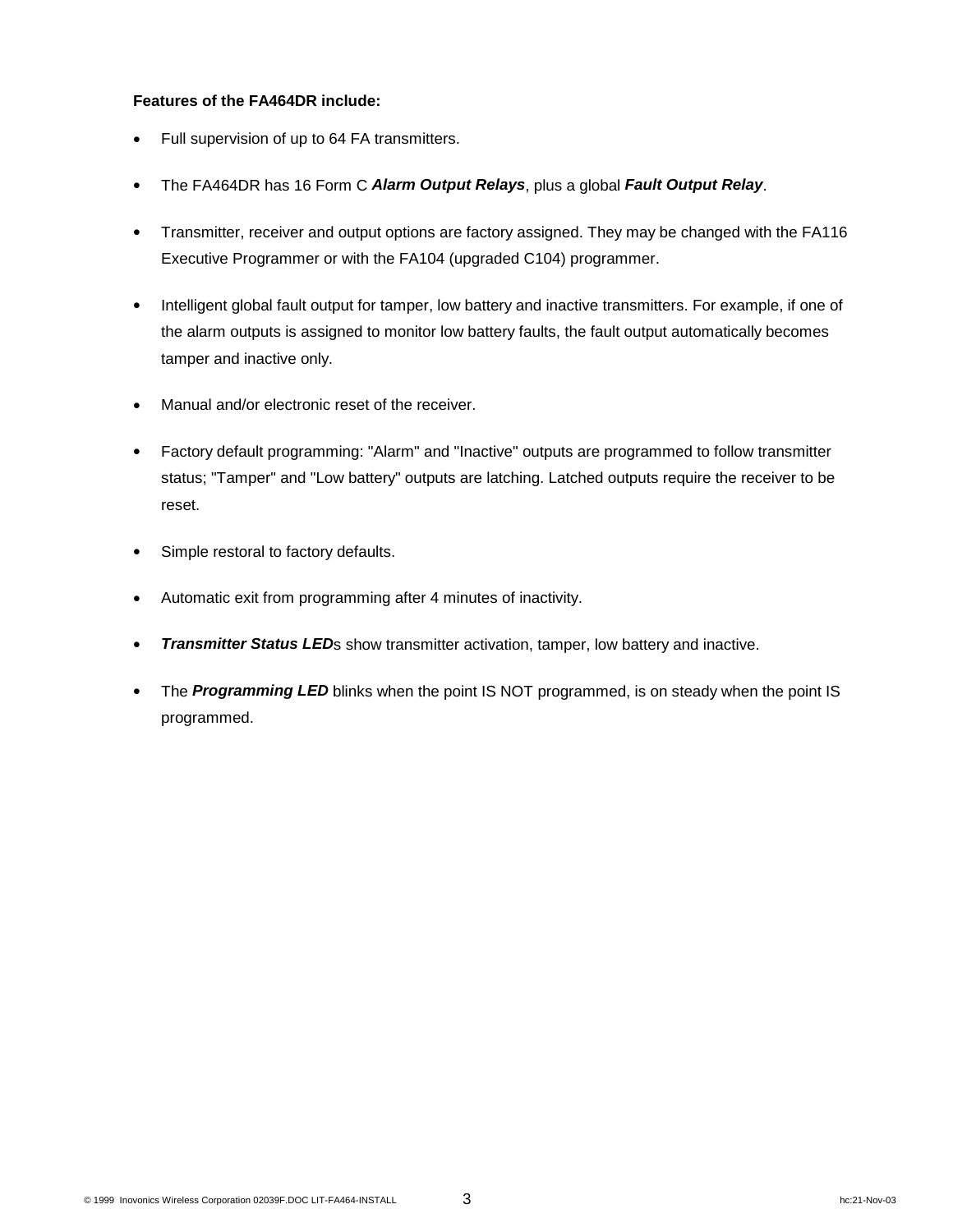### **Technical Specifications:**

| Dimensions (housing):                                                                       | $11" \times 8.5" \times 1.75"$                                                         |  |  |  |
|---------------------------------------------------------------------------------------------|----------------------------------------------------------------------------------------|--|--|--|
| Weight:                                                                                     | 34 oz                                                                                  |  |  |  |
| Environmental:<br>Operating temperature:<br><b>Relative Humidity:</b>                       | $32^{\circ}$ -140 $^{\circ}$ F (0 $^{\circ}$ -60 $^{\circ}$ C)<br>90% (non-condensing) |  |  |  |
| Electrical:<br><b>Power Requirement:</b><br>Minimum:<br>Output relay rating:<br>Wire gauge: | 12-17 VDC, 980mA<br>60 Ma<br>1A @ 28 VDC, 0.5A @ 30 VAC (resistive)<br>14-22 AWG       |  |  |  |
| Receiver:<br>Type:<br>Operating frequency:                                                  | frequency-hopping spread spectrum<br>902-928 MHz                                       |  |  |  |

# **Installation:**

**Power**: Supply power and ground to designated terminals on the *Power Input* terminals.

Note: To power the FA464DR directly from an AC power source, Inovonics recommends a power supply that is UL listed for use with "Burglar Alarm Systems."

**Mounting:** Use supplied hardware to attach FA464DR housing to wall or surface.



**Figure 2**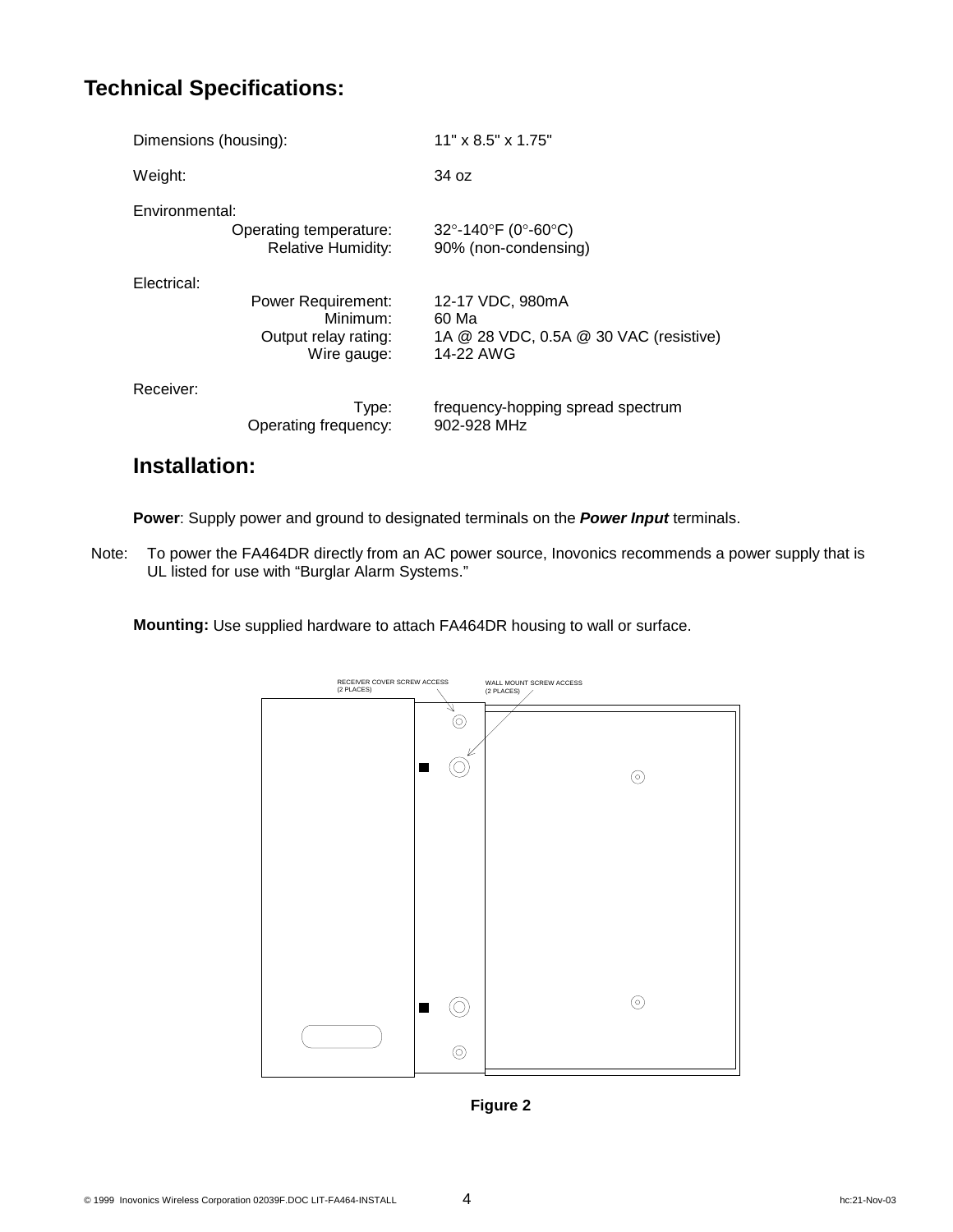**Connecting to a panel:** When the FA464DR will be used with a hardwire security panel, the panel will typically supply power and ground to the FA464DR (if the power supply provides the required current).

#### **Typical connections between the FA464DR and a hardwire panel:**

The installer wires the relay common terminal to the panel Zone Return, and wires either the Normally Open or the Normally Closed terminal of the relay to the panel Zone input terminal.



**Figure 3**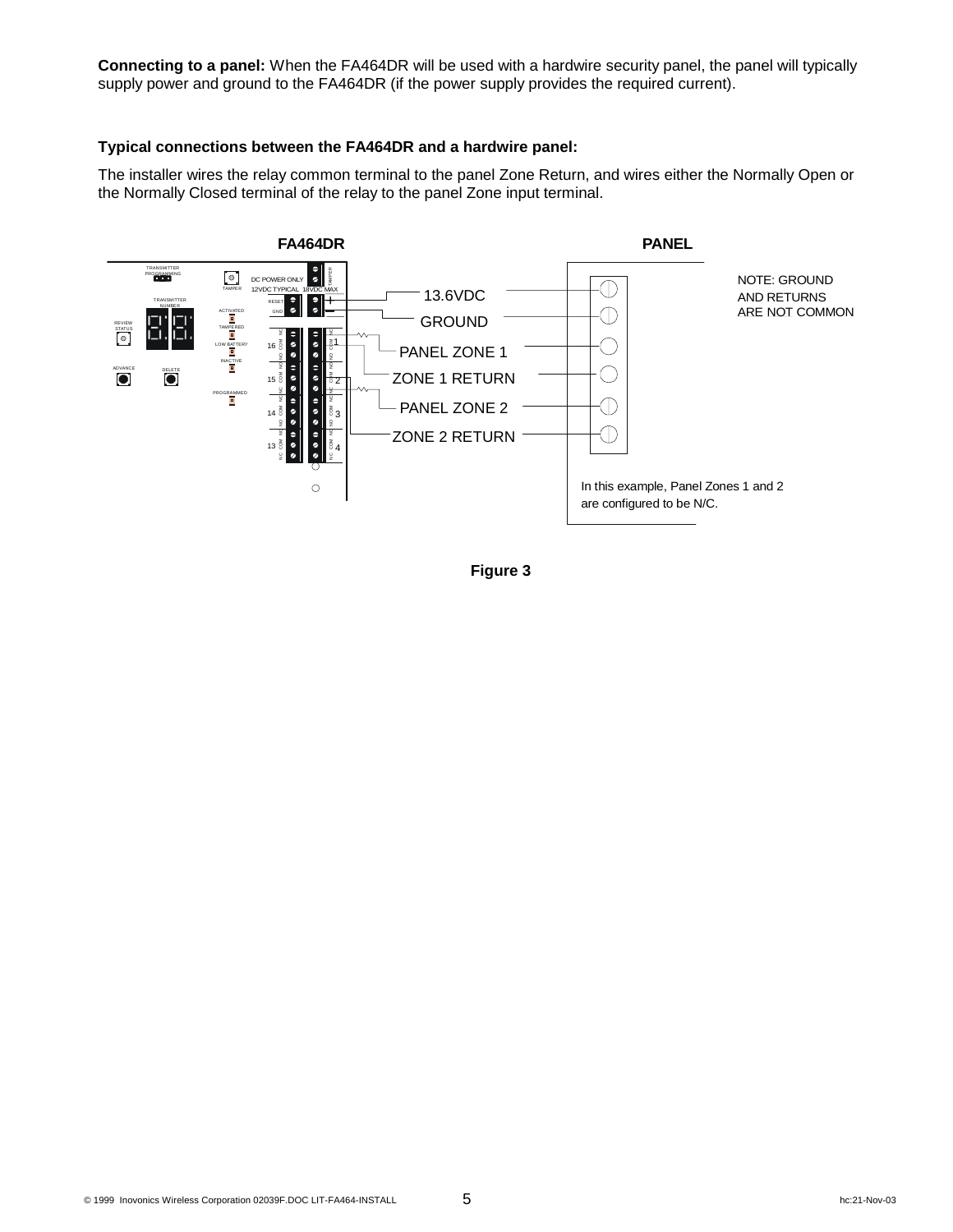### **Programming transmitters:**

#### **Without the FA116 programmer:**

- 1. Refer to Appendix A to determine available default parameters.
- 2. Select a point number which matches desired transmitter parameters.
- 3. Press the *Advance Button* on the FA464DR until the *Transmitter Number Display* shows the desired transmitter number. (Hold down the *Advance Button* for auto repeat.) The *Programming*  LED will blink if the point has not been programmed. If a transmitter has already been programmed to that channel, the LED will be on steady.
- 4. Connect the programming cable to the transmitter and then to the *Transmitter Programming Port* on the FA464DR.
- 5. Press the transmitter reset button. (Refer to.) When the transmitter is successfully programmed, the receiver will emit a single "deedle" tone and the *Programming LED* will be on solid. (It may be necessary to press the transmitter reset button more than once, if the receiver is "busy" with signals from other transmitters.)

**With the FA116 programmer:** Up to 64 transmitters can be selected, programmed and deleted. The programmer allows installers to configure receiver parameters and output options. Point status and signal strength can be observed. Receiver outputs can be activated for testing and faults can be cleared.

Refer to FA116 programming documentation.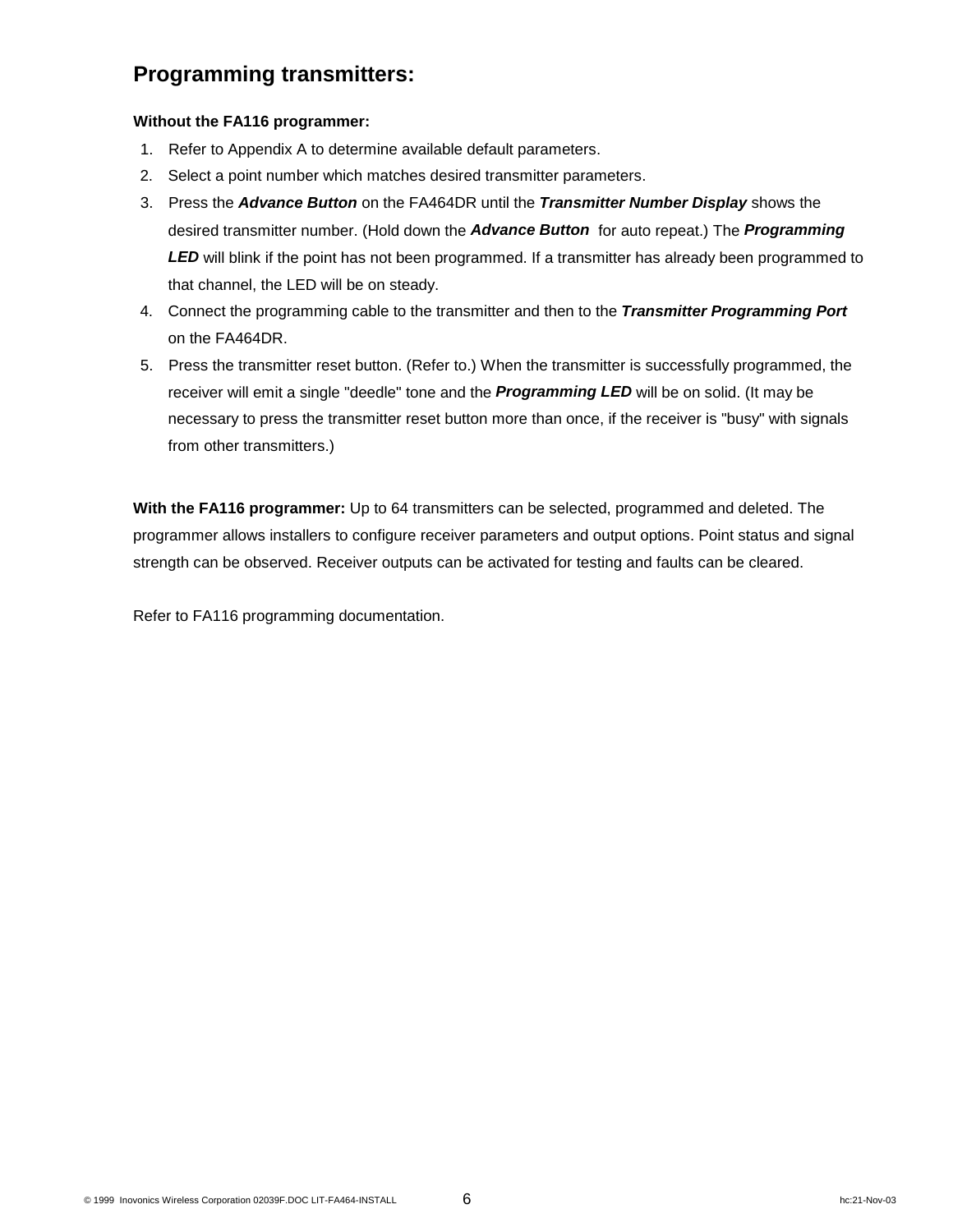### **Receiver Operation:**

**Fault output operation:** By default, the *Global Fault Output* will activate upon recognition of a trouble condition. Tamper and Low Battery signals will cause the *Global Fault Output* to latch. Inactive conditions will follow the current state of the transmitter.

A point is declared inactive as follows: The receiver looks for at least one supervisory transmission (or "check-in") from each supervised transmitter during the period of time programmed as the supervisory window. The first time the receiver gets a supervisory signal from a transmitter within a new window, it considers the transmitter active for the remainder of the window. If it fails to get another signal in the *following* supervisory window, it declares the point inactive at the end of that window. The actual time between a transmitter becoming inactive and being reported inactive will range from slightly more than the supervisory window value to slightly less than twice the window period. For example, the default supervisory window is 4 hours. If a transmitter becomes inactive, the inactive fault output will be triggered in 4 to 8 hours.

### *Note: If another output is assigned a global fault function, such as global tamper, that function will no longer be reported at the Global Fault output.*

**Displaying fault and active conditions:** Faults can be identified by point and type. Press the *Review*  **Button** while observing the status LEDs. Trouble conditions will be indicated by LEDs and the point will be shown on the *Transmitter Number Display*. The display will show multiple faults, by stepping through each trouble type in sequence, showing points affected. If a point is activated and/or has a trouble condition, the *Output LED*s will indicate which output is assigned to the activated and/or troubled point.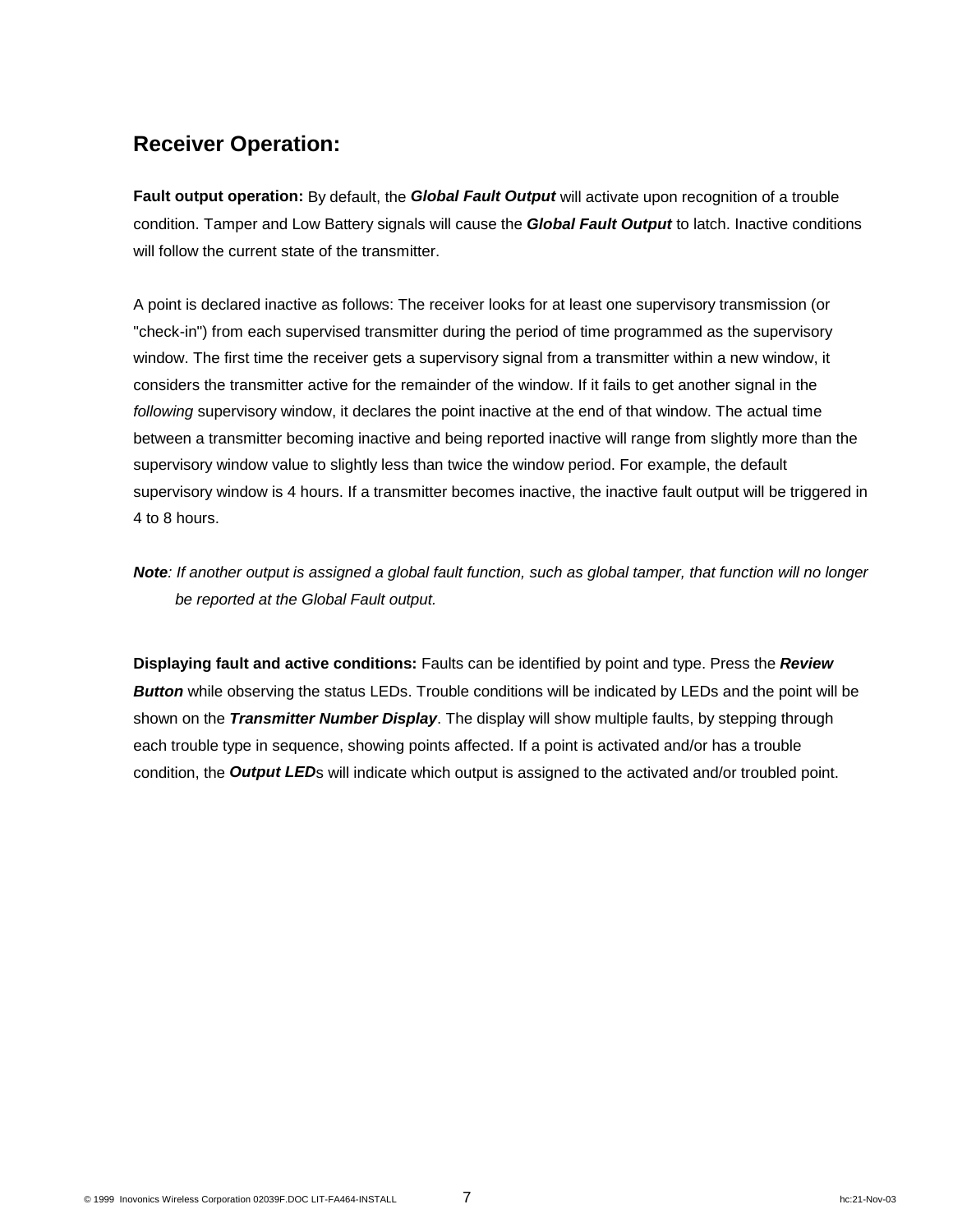**Resetting outputs:** All outputs can be reset either by pressing the *Reset Button* or by pulling the *Reset Input* terminal to ground. This can be done by installing a switch between the reset input and the ground terminal on the receiver. (*NOTE: The distance to this switch must not exceed 25 feet).* Remote or automatic resetting can be accomplished by relay control from some hardwire panels. **All** outputs are cleared. If a transmitter remains in alarm or if a fault condition is not corrected, the output will reactivate at the next supervisory signal received from the transmitter.



#### **Figure 4**

**Deleting points:** Transmitter programming information remains in non-volatile receiver memory.

Transmitters may be re-programmed using the current parameters.

- 1. Use the *Advance Button* to show the desired point on the *Transmitter Number Display*.
- 2. Press the *Delete Button* on theFA464DRboard. A 3-tone signal will be heard. The **Programmed LED** will change from steady "on" to flashing.
- 3. Points may also be deleted via the FA116 programmer.

**Using the FA116 programmer keypad:** Program all 64 points with FA116 programmer. Options which may be programmed include end-of-line resistor, internal contact (widegap magnet), changing external switch configuration, check-in time interval and desired output channel. In addition, receiver parameters may be set also, including supervisory window. See

**Restoring factory defaults:** This sequence restores all factory defaults and clears all programmed points.

**Note: This sequence resets the receiver access code to default value (3446).**

- 1. Press and hold the *Advance Button*.
- 2. Press and release the *Reset Button*. A steady tone will begin.
- 3. Release the *Advance Button*. The *Decode* and *Valid Decode LED*s will go out.
- 4. Press and hold the *Delete Button*.
- 5. When a rapid "deedle- deedle- deedle" tone is heard and the *Decode LED* flashes, release the *Delete Button.*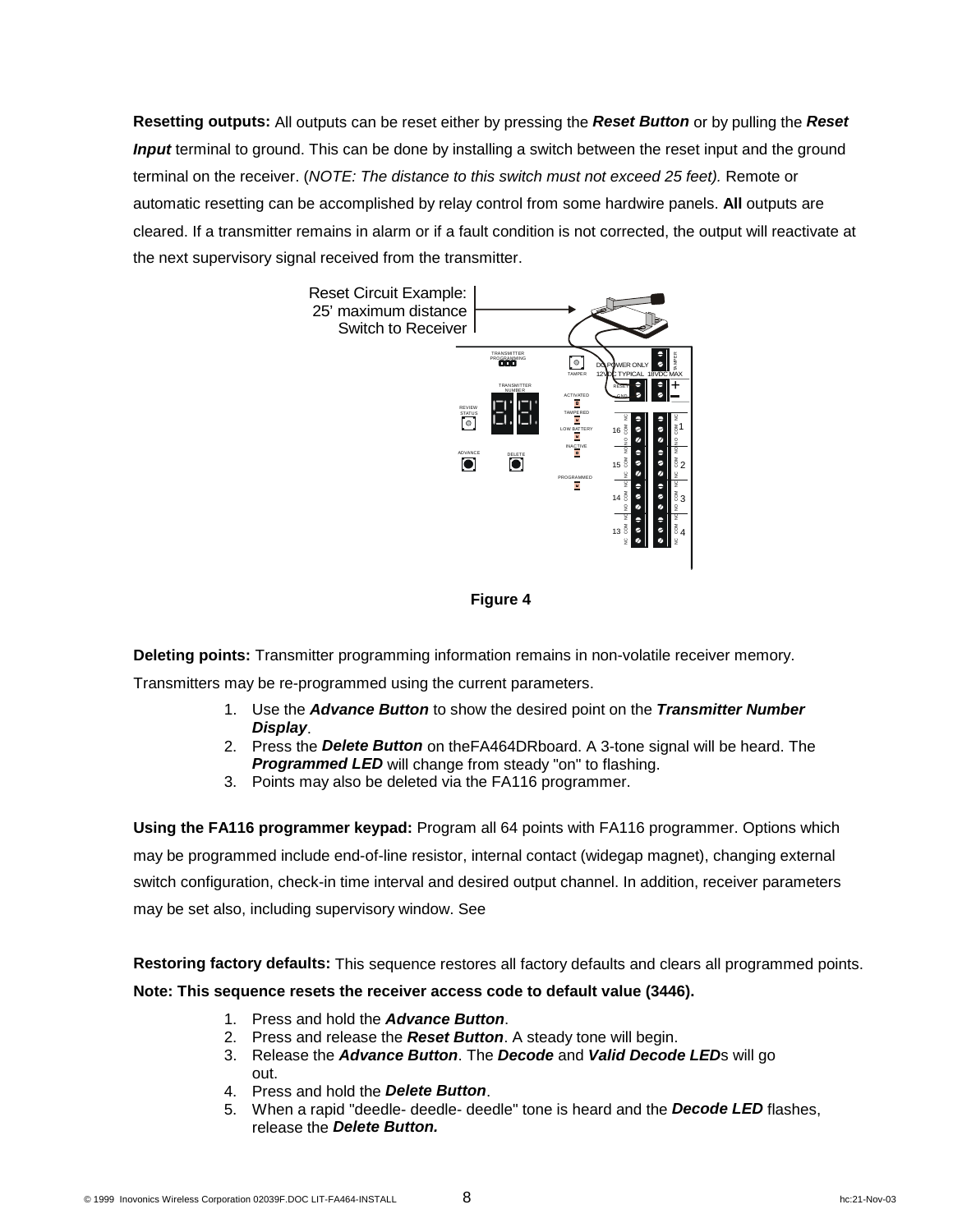# **Troubleshooting Guide:**

- **The transmitter is programmed, but is not tripping the output.**
- Program the transmitter again.
- If you have an FA116 programmer, check the output assignment.
- Make sure that you are using an "FA" transmitter.
- Test the transmitter battery.
- Has the system ID been changed since the transmitter was programmed?
- **An output other than the one shown in Appendix A is activated.**
- The receiver's output configuration may have been reprogrammed.
- The transmitter may not be programmed to the correct point.
- i **What does resetting the transmitter do?**
- Resetting the transmitter recovers the parameters last programmed into the transmitter. It does not erase the programming or cause the transmitter to stop transmitting.
- ◆ How do I stop the transmitter from transmitting?
- Remove the battery.
- ◆ Does resetting the receiver to factory defaults delete all programmed points too?
- Yes.
- i **The Fault Output does not activate when the transmitter is tampered.**
- Check output setup programming. The output for the transmitter may be **Alarm + Tamper.**
- $\bullet$  The *Alarm Output* does not stay on when the transmitter is tripped.
- Alarm outputs may be programmed for momentary activation.
- There may be more than one transmitter programmed to one point.
- If the transmitter is an FA206, an FA204 or an FA207, the transmitter sends a restoral right after the alarm. (The PIR sends a restoral, then goes to sleep for 90 seconds.)
- ◆ The fault LED is staying on. What is wrong?
- Press the Review Status button to see the point number and type of fault. Unless changed with an FA116 programmer, Low Battery and Tamper Conditions will latch the fault output until the receiver reset button is pressed. Once the cause of the fault had been determined and corrected, press the receiver reset button.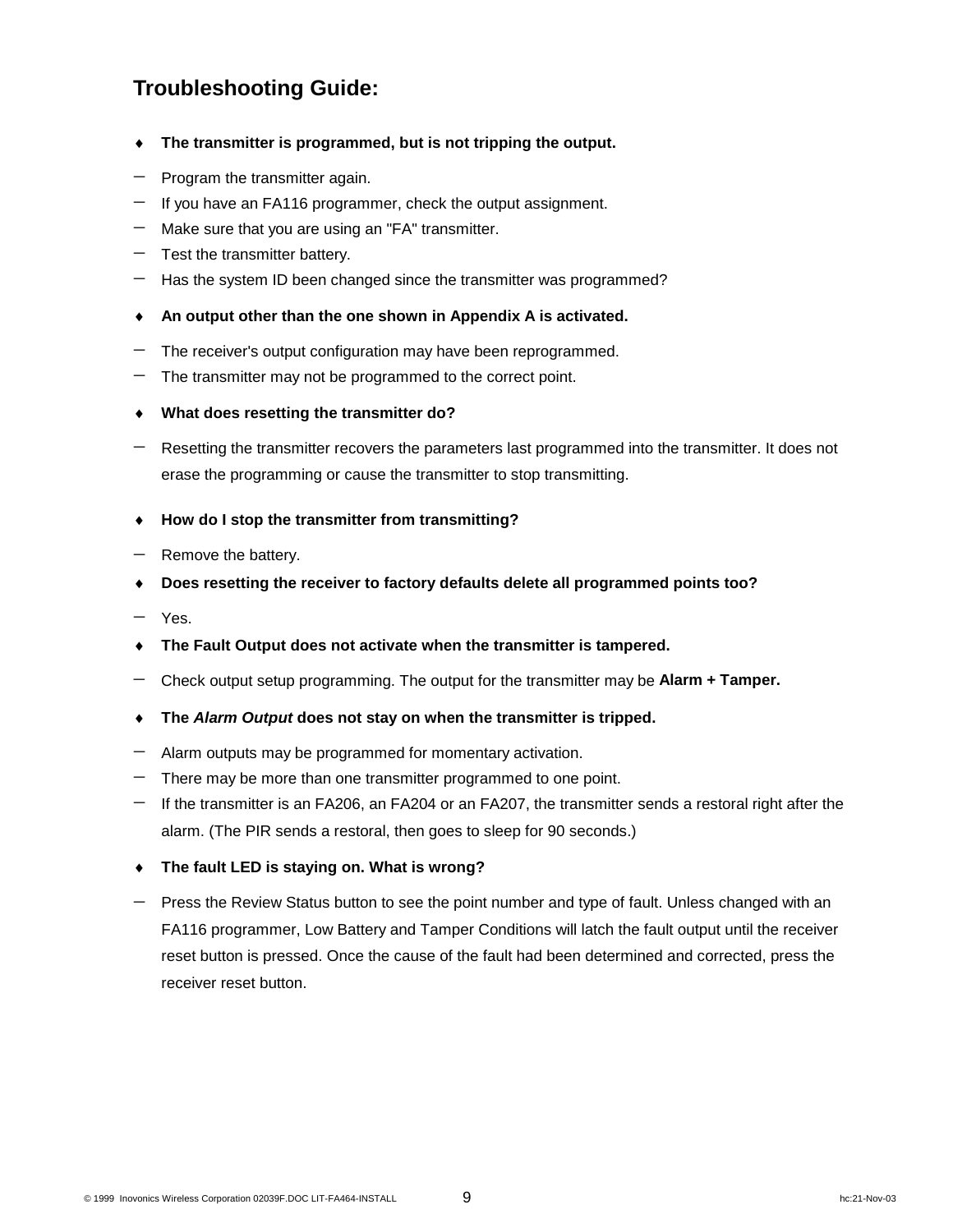# **Appendix A**

#### **FA464DR Receiver Parameters**

|                                          | <b>Default</b>                               |                                                                              |
|------------------------------------------|----------------------------------------------|------------------------------------------------------------------------------|
|                                          | <b>Active on</b>                             |                                                                              |
| Output                                   | <b>Condition</b>                             | <b>Options for each output</b><br>ALARM / ALARM+TAMPER / TAMPER /            |
| 1                                        | Alarm                                        |                                                                              |
| $\overline{c}$<br>3                      | Alarm                                        | LO BATT / INACTIVE / TAMP+LO BATT /                                          |
| 4                                        | Alarm                                        | TAMP+INACTIVE / LO BATT+INACTIVE /                                           |
|                                          | Alarm                                        | <b>ANY TX FAULT / DISABLED</b>                                               |
| $\cdots$<br>$\cdots$<br>16               | Alarm                                        |                                                                              |
| <b>Transmitter</b><br><b>Condition</b>   | <b>Default</b><br><u>Mode</u>                |                                                                              |
| Alarm<br>Inactive<br>Tamper<br>Low Batt  | Follower<br>Follower<br>Latching<br>Latching | <b>FOLLOWER / MOMENTARY / LATCHING</b><br>π.<br>$\mathbf{H}$<br>$\mathbf{H}$ |
| Default Momentary Output time: 4 seconds |                                              | $1 - 16$ seconds                                                             |
| <b>Default Receiver Parameters:</b>      |                                              |                                                                              |
| <b>System ID:</b>                        |                                              | (randomly assigned at factory)<br>$0 - 255$                                  |
| <b>Point supervision:</b>                | Yes                                          | Yes / No                                                                     |
| <b>Supervision window*:</b>              | 4 hours                                      | 1 - 99 minutes, 2 - 99 hours                                                 |
|                                          |                                              | (Note: use 60 minutes for 1-hour window)                                     |

|         | (rangonny assigned at lactory)<br>U - 200 |
|---------|-------------------------------------------|
| Yes     | Yes / No                                  |
| 4 hours | 1 - 99 minutes, 2 - 99 hours              |
|         | (Note: use 60 minutes for 1-hour window)  |
| 3446    | 0000 - 9999                               |
| No.     | Yes / No                                  |
|         |                                           |

**Selecting appropriate Supervision Window values:** Acceptable values for a supervision window permit timely notification of inactive points but preclude false inactive reports.

A point is declared inactive as follows: The receiver looks for at least one supervisory transmission (or "check-in") from each supervised transmitter during the period of time programmed as the supervisory window. The first time the receiver gets a supervisory signal from a transmitter within a new window, it considers the transmitter active for the remainder of the window. If it fails to get another signal in the following supervisory window, it declares the point inactive at the end of the window.

The actual time between a transmitter becoming inactive and being reported inactive will range from slightly more than the supervisory window value to slightly less than twice the window period. For example, the default supervisory window is 4 hours. If a transmitter becomes inactive, the inactive fault output will be triggered in 4 to 8 hours. There are many factors which can prevent individual check in transmissions from reaching the receiver, so the greatest possible ratio of check-in signals to supervision window is desirable. For example, typical default settings for Inovonics products include supervision windows of 4 hours and transmitter check-in times at 60 seconds. In this case, the receiver has 240 "chances" to receive a check-in transmission per supervision window period. Significantly decreasing this ratio increases the possibility that the receiver will erroneously declare a point inactive.

When transmitters are set for 60-second check-in, a rule of thumb for setting the supervision window is to allow at least one hour for each 16 transmitters in the system. Decreasing the supervision window to less than one hour should only be done in consultation with Inovonics technical service.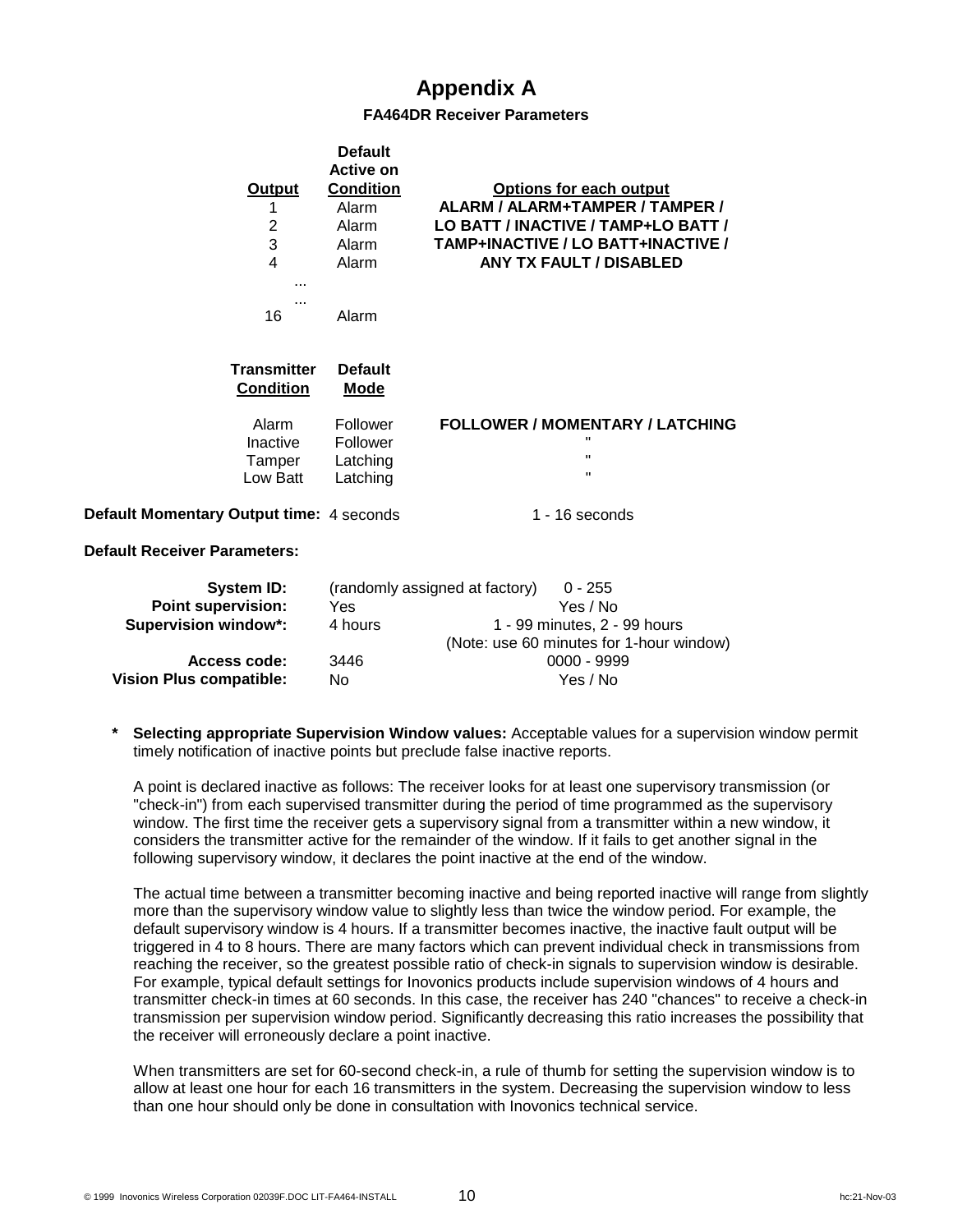### **Appendix A (Continued)**

#### **DefaultFA464DR Transmitter Parameters**

| Point#                   | <b>Contact Output</b> |                         | <b>Check-In</b> |        | Point# Contact Output |                  | <b>Check-In</b> |
|--------------------------|-----------------------|-------------------------|-----------------|--------|-----------------------|------------------|-----------------|
|                          | N/O                   | 1                       | 60 SEC          | 33     | N/C                   | 9                | 60 SEC          |
| $\mathbf{2}$             | N/O                   | 2                       | 60 SEC          | 34     | N/C                   | 9                | 60 SEC          |
| 3                        | N/C                   | 3                       | 60 SEC          | 35     | N/C                   | $\boldsymbol{9}$ | 60 SEC          |
| $\overline{\mathcal{A}}$ | N/C                   | 4                       | 60 SEC          | 36     | N/C                   | 9                | 60 SEC          |
| 5                        | N/O                   | 1                       | 60 SEC          | 37     | N/C                   | 10               | 60 SEC          |
| 6                        | N/O                   | $\overline{\mathbf{c}}$ | 60 SEC          | 38     | N/C                   | 10               | 60 SEC          |
| 7                        | N/O                   | 3                       | 60 SEC          | 39     | N/C                   | 10               | 60 SEC          |
| $\bf 8$                  | N/O                   | 4                       | 60 SEC          | 40     | N/C                   | 10               | 60 SEC          |
| $\boldsymbol{9}$         | N/C                   | 1                       | 60 SEC          | 41     | N/O                   | 11               | 60 SEC          |
| 10                       | N/C                   | $\overline{\mathbf{c}}$ | 60 SEC          | 42     | N/O                   | 11               | 60 SEC          |
| 11                       | N/C                   | 3                       | 60 SEC          | 43     | N/O                   | 11               | 60 SEC          |
| 12                       | N/C                   | 4                       | 60 SEC          | 44     | N/O                   | 11               | 60 SEC          |
| 13                       | N/C                   | 1                       | 60 SEC          | 45     | N/O                   | 12               | 60 SEC          |
| 14                       | N/C                   | $\overline{\mathbf{c}}$ | 60 SEC          | 46     | N/O                   | 12               | 60 SEC          |
| 15                       | N/C                   | 3                       | 60 SEC          | 47     | N/O                   | 12               | 60 SEC          |
| 16                       | N/C                   | 4                       | 60 SEC          | 48     | N/O                   | 12               | 60 SEC          |
| 17                       | N/C                   | 5                       | 60 SEC          | 49*    | N/O                   | 13               | 5 MIN           |
| 18                       | N/C                   | 5                       | 60 SEC          | 50     | N/O                   | 13               | 5 MIN           |
| 19                       | N/C                   | 5                       | 60 SEC          | 51     | N/O                   | 13               | 5 MIN           |
| 20                       | N/C                   | 5                       | 60 SEC          | 52     | N/O                   | 13               | 5 MIN           |
| 21                       | N/C                   | 6                       | 60 SEC          | 53     | N/O                   | 14               | 5 MIN           |
| 22                       | N/C                   | 6                       | 60 SEC          | 54     | N/O                   | 14               | 5 MIN           |
| 23                       | N/C                   | 6                       | 60 SEC          | 55     | N/O                   | 14               | 5 MIN           |
| 24                       | N/C                   | 6                       | 60 SEC          | 56     | N/O                   | 14               | 5 MIN           |
| 25                       | N/C                   | 7                       | 60 SEC          | 57     | N/O                   | 15               | 5 MIN           |
| 26                       | N/C                   | 7                       | 60 SEC          | 58     | N/O                   | 15               | 5 MIN           |
| 27                       | N/C                   | $\overline{7}$          | 60 SEC          | 59     | N/O                   | 15               | 5 MIN           |
| 28                       | N/C                   | 7                       | 60 SEC          | 60     | N/O                   | 15               | 5 MIN           |
| 29                       | N/C                   | 8                       | 60 SEC          | $61**$ | N/O+INT               | 16               | 60 SEC          |
| 30                       | N/C                   | 8                       | 60 SEC          | 62     | N/O+INT               | 16               | 60 SEC          |
| 31                       | N/C                   | 8                       | 60 SEC          | 63     | $N/O+INT$             | 16               | 60 SEC          |
| 32                       | N/C                   | 8                       | 60 SEC          | 64     | N/O+INT               | 16               | 60 SEC          |

 \*Note: Points 49-60 are programmed to check in every five minutes. This will extend battery life slightly depending on which transmitter is used and the environment in which it operates. (For example, motion or door transmitters in high traffic areas have shorter battery life expectancies than similar transmitters which are seldom activated.)

 \*\*Note: Points 61 through 64 are configured to use widegap magnet contacts on FA200W or FA210W transmitters. (Normally Open external contacts plus Internal Contact = Yes)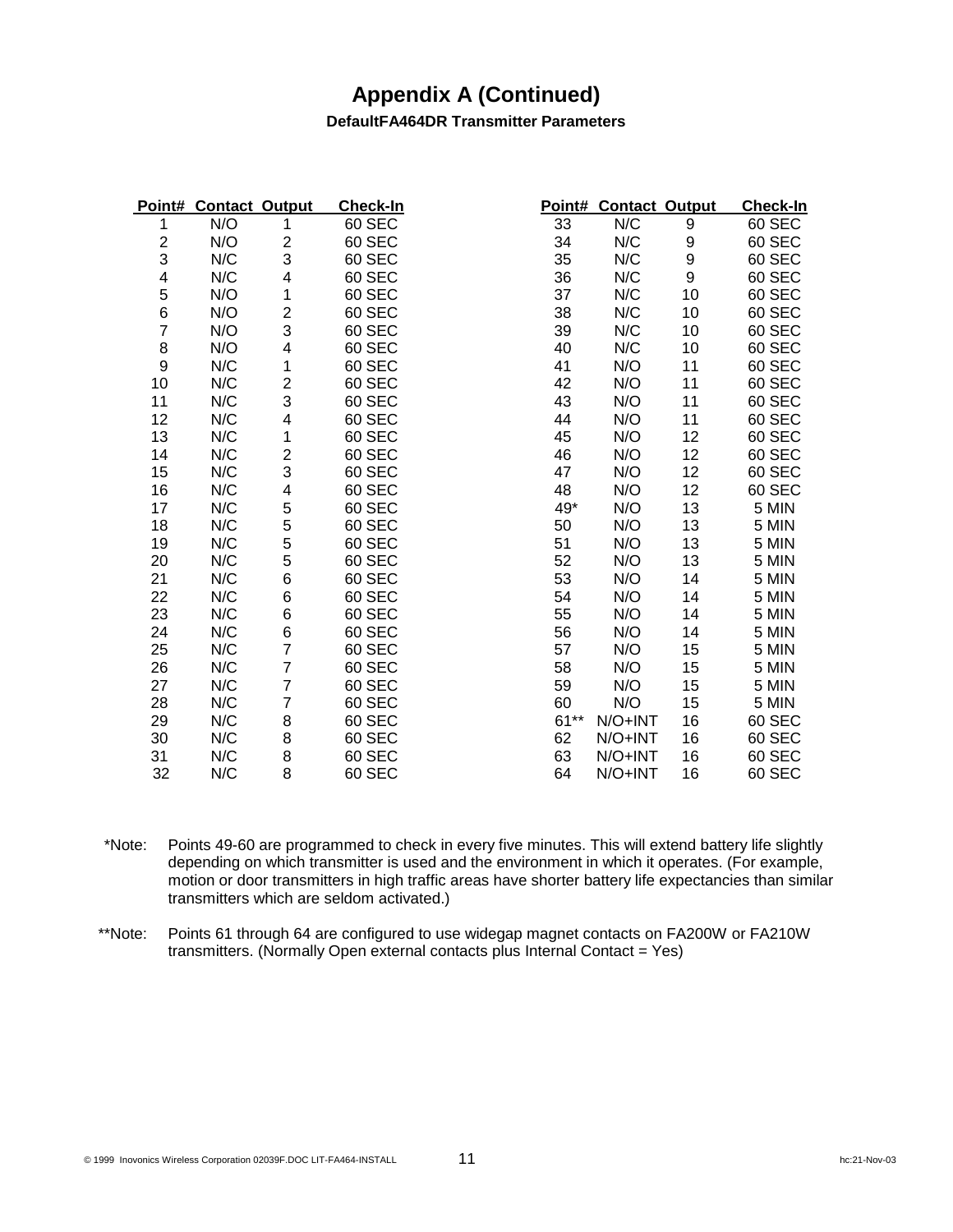# **Appendix B**

#### **Frequency Agile Series Transmitter Programming FA210W Universal Widegap Transmitter**

#### " **FA210 Universal Transmitter**



|                       | Program contacts: N/O or N/C, as needed |
|-----------------------|-----------------------------------------|
| EOL resistor:         | as needed                               |
| Typical battery life: | 4 years                                 |
| Battery type:         | 3.0V lithium DL123A                     |
| Switch trigger:       | 1.5 seconds, minimum                    |
| Dimensions:           | 3.55" x 1.70" x 0.920"                  |
|                       |                                         |



**FA210W Widegap Reed switches**

Program contacts: EOL resistor: Internal contact: Typical battery life: Battery type: Switch trigger:<br>Dimensions:

| $\sim$ Reed switch<br>indicator |
|---------------------------------|
| N/O or N/C, as needed           |
| as needed                       |
| as needed                       |
| 4 years                         |
| 3.0V lithium DL123A             |
| 1.5 seconds, minimum            |
| 3.55" x 1.70" x 0.920"          |

**FA202 Smoke Detector**



Program contacts: N/C Typical battery life: 1 year 2 Batteries: 3V lithium Dimensions: 6.0" Diameter

> Note: Remove jumper to program, replace jumper after programming.

**FA203 Pendant Transmitter** 



 Program contacts: N/O Typical battery life: 3-5 years Battery (or equivalent): 3.0V lithium Sanyo CR2

Dimensions: 3.10" x 1.62" x 0.750"

\* To extend battery life, actual check-in interval of the FA203 is 2 to 3 times the programmed value.





| Program contacts:             | N/C                               |
|-------------------------------|-----------------------------------|
| Typical battery life: 2 years |                                   |
|                               | Battery: 3.0V lithium Duracell    |
| <b>DL123A</b>                 |                                   |
| Sleep after trip:             | 90-103 seconds                    |
|                               | Dimensions: 3.75" x 2.88" x 2.40" |
|                               |                                   |

**FA204 Pendant Transmitter** 



**Note: Remove battery cover to access Reset Button and Programming Head**

 Program contacts: N/O Typical battery life: 2 years 3.0V Sanyo LiMn CR14250 Dimensions: 2.8" x 1.7" x 0.83"

> **FA206DS PIR Motion Detector**



#### **FA205 Beltclip Transmitter**



 Program contacts: N/O Typical battery life: 3-5 years Battery (or equivalent): 3.0V lithium Sanyo CR2

Dimensions: 3.10" x 1.62" x 0.750"

\* To extend battery life, actual check-in interval of the FA205 is 2 to 3 times the programmed value.

#### **FA207 Glassbreak Detector**



Program contacts: N/O<br>Typical battery life: 2 years Typical battery life:

 Battery: 3.0V lithium DL123A Dimensions: 4.25" x 3.12" x 1.63"

 Note: Remove jumper to program, replace jumper after programming.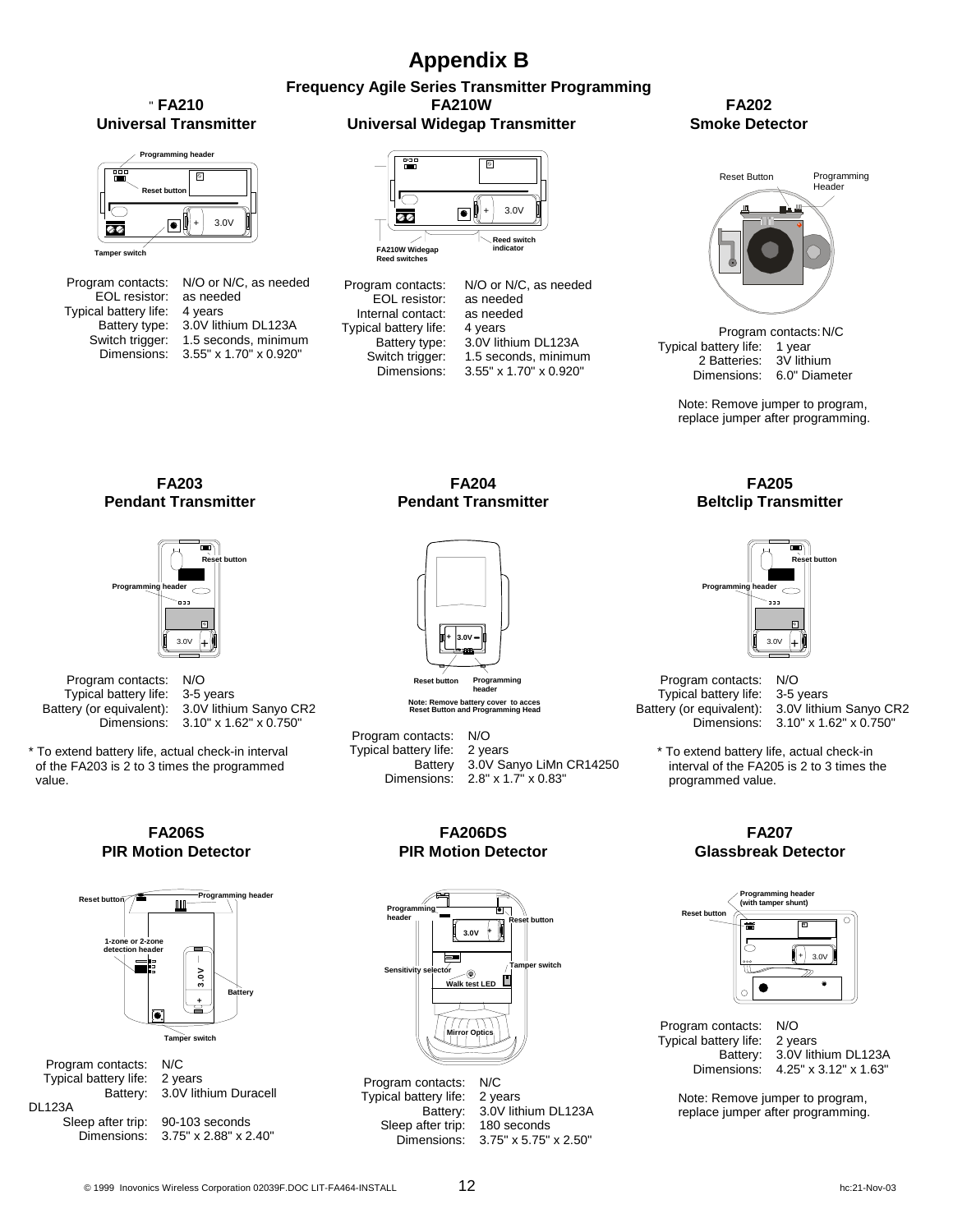# **Appendix B**

**Frequency Agile Series Transmitter Programming, continued** 



Note: Batteries are always supervised. Lithium batteries are capacity-tested at 18-hour intervals. Typical battery life is based on 60-second check-in. Transmitters will deactivate 2 weeks after low battery is detected.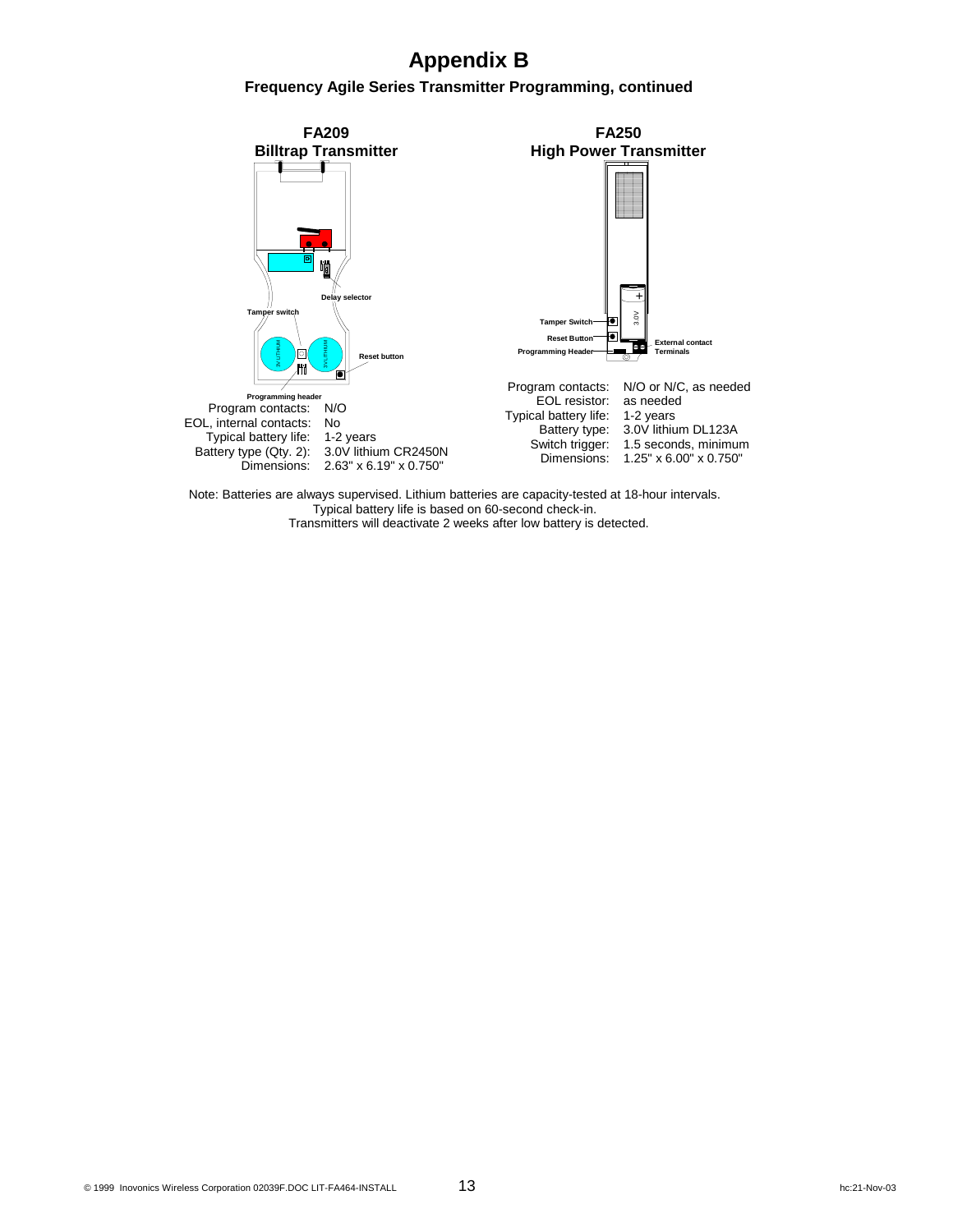|                                           |                                                                                      |              |                           |                                                                                                                       |                                            | <b>Appendix C</b>              |                  |                              |               |                                                                                                                      |  |
|-------------------------------------------|--------------------------------------------------------------------------------------|--------------|---------------------------|-----------------------------------------------------------------------------------------------------------------------|--------------------------------------------|--------------------------------|------------------|------------------------------|---------------|----------------------------------------------------------------------------------------------------------------------|--|
| <b>FA464 PROGRAMMING WORKSHEET</b>        |                                                                                      |              |                           |                                                                                                                       |                                            |                                |                  |                              |               | FILLED OUT BY: NAMEL AND THE STATE OF THE STATE OF THE STATE OF THE STATE OF THE STATE OF THE STATE OF THE STA       |  |
|                                           |                                                                                      |              |                           |                                                                                                                       |                                            |                                |                  |                              |               | <b>PROGRAMMED BY:</b>                                                                                                |  |
|                                           |                                                                                      |              |                           |                                                                                                                       |                                            |                                |                  | CITY: ______________________ |               |                                                                                                                      |  |
| <b>PHONE:</b>                             |                                                                                      |              |                           | <u> 1989 - Johann Harry Harry Harry Harry Harry Harry Harry Harry Harry Harry Harry Harry Harry Harry Harry Harry</u> |                                            |                                |                  |                              |               |                                                                                                                      |  |
| <b>Default Receiver Output Parameters</b> |                                                                                      |              |                           |                                                                                                                       |                                            |                                |                  |                              |               |                                                                                                                      |  |
|                                           |                                                                                      |              | <b>Default</b>            |                                                                                                                       |                                            |                                |                  |                              |               |                                                                                                                      |  |
|                                           | Output                                                                               |              | <b>Active on</b>          |                                                                                                                       |                                            |                                | <b>CHOICES</b>   |                              |               |                                                                                                                      |  |
|                                           | 1 - 16 Alarm                                                                         |              |                           |                                                                                                                       | <b>Alarm</b>                               |                                | Alarm+Tamper     |                              |               | <b>Tamper</b>                                                                                                        |  |
|                                           |                                                                                      |              |                           |                                                                                                                       | <b>Low Battery</b>                         |                                | <b>Inactive</b>  |                              |               | <b>Tamper+Low Battery</b>                                                                                            |  |
|                                           |                                                                                      |              |                           |                                                                                                                       | Tamper+Inactive                            |                                |                  | Low Battery+ Inactive        | Any Tx fault  |                                                                                                                      |  |
| Default Transmitter Output mode           |                                                                                      |              |                           |                                                                                                                       | <b>Disabled</b>                            |                                |                  |                              |               |                                                                                                                      |  |
|                                           | <b>Condition</b>                                                                     |              | <b>Default Mode</b>       |                                                                                                                       |                                            |                                | <b>CHOICES</b>   |                              |               |                                                                                                                      |  |
|                                           | Alarm                                                                                |              | Follower                  |                                                                                                                       | <b>Follower</b>                            |                                | <b>Momentary</b> |                              |               | Latching                                                                                                             |  |
|                                           | Inactive                                                                             |              | Follower                  |                                                                                                                       | <b>Follower</b>                            |                                | <b>Momentary</b> |                              |               | Latching                                                                                                             |  |
|                                           | Tamper                                                                               |              | Latching                  |                                                                                                                       | <b>Follower</b>                            |                                | <b>Momentary</b> |                              |               | Latching                                                                                                             |  |
|                                           | Low Batt                                                                             |              | Latching                  |                                                                                                                       | <b>Follower</b>                            |                                | <b>Momentary</b> |                              |               | Latching                                                                                                             |  |
|                                           |                                                                                      |              |                           |                                                                                                                       |                                            |                                |                  |                              |               |                                                                                                                      |  |
|                                           | Default Momentary Output time: 4 seconds<br>Programmable Output time: 1 - 16 seconds |              |                           |                                                                                                                       |                                            |                                |                  |                              |               | CHOICE: seconds                                                                                                      |  |
| <b>Default Receiver Parameters</b>        |                                                                                      |              |                           |                                                                                                                       | <b>Programmable Options</b>                |                                |                  |                              | <b>CHOICE</b> |                                                                                                                      |  |
|                                           |                                                                                      | System ID:   |                           | (random)                                                                                                              |                                            |                                |                  |                              |               | 0 - 255 <u>________________________________</u>                                                                      |  |
|                                           | Point supervision:                                                                   |              |                           | Yes                                                                                                                   |                                            |                                | Yes / No         |                              |               | <u> 2008 - Andrea Andrew Maria (h. 1878).</u>                                                                        |  |
|                                           | Supervision window:                                                                  |              |                           | 4 hours                                                                                                               |                                            | 1 - 99 minutes, 1 - 99 hours   |                  |                              |               | <u> 1989 - Johann Stein, mars an deutscher Stein und der Stein und der Stein und der Stein und der Stein und der</u> |  |
|                                           |                                                                                      | Access code: |                           | 3446                                                                                                                  |                                            |                                | 0000 - 9999      |                              |               | the contract of the contract of the contract of the contract of the contract of                                      |  |
|                                           | Vision Plus compatible:                                                              |              | No l                      |                                                                                                                       |                                            |                                |                  |                              |               | (See FA116 user manual) $Yes/No$ $\qquad \qquad$                                                                     |  |
| <b>Default Transmitter Parameters</b>     |                                                                                      |              |                           |                                                                                                                       |                                            |                                |                  |                              |               |                                                                                                                      |  |
|                                           | <b>External Contacts options:</b>                                                    |              |                           | N/O or N/C                                                                                                            |                                            |                                |                  |                              |               |                                                                                                                      |  |
|                                           | 2.2K EOL resistor options:                                                           |              |                           |                                                                                                                       | Yes or No (in external contact loop)       |                                |                  |                              |               |                                                                                                                      |  |
|                                           |                                                                                      |              | Internal Contact options: |                                                                                                                       | Yes or No (FA200W and FA210W widegap only) |                                |                  |                              |               |                                                                                                                      |  |
|                                           |                                                                                      |              | Output channel options:   | $1 - 16$                                                                                                              |                                            |                                |                  |                              |               |                                                                                                                      |  |
|                                           | Check-In interval options:                                                           |              |                           |                                                                                                                       |                                            |                                |                  |                              |               | Unsupervised / 10, 30 or 60 seconds / 5 or 60 minutes / 8 or 18 hours                                                |  |
|                                           |                                                                                      |              |                           |                                                                                                                       |                                            | <b>Transmitter Programming</b> |                  |                              |               |                                                                                                                      |  |
|                                           |                                                                                      |              | <b>DEFAULT</b>            |                                                                                                                       |                                            |                                |                  | <b>CHOICE</b>                |               |                                                                                                                      |  |
|                                           | <b>External</b>                                                                      |              | <b>Internal</b>           |                                                                                                                       |                                            | <b>External</b>                |                  | <b>Internal</b>              |               |                                                                                                                      |  |
| Point#                                    | <b>Contact</b>                                                                       |              |                           |                                                                                                                       | <b>EOL Contact Output# Check-in</b>        | <b>Contact</b>                 | <b>EOL</b>       | <b>Contact</b>               | Output#       | <b>Check-in (HR/SEC)</b>                                                                                             |  |
| 1<br>$\overline{2}$                       | N/O<br>N/O                                                                           | No<br>No     | No<br>No                  | 1<br>2                                                                                                                | 60 SEC<br>60 SEC                           |                                |                  |                              |               |                                                                                                                      |  |
| 3                                         | N/C                                                                                  | No           | No                        | 3                                                                                                                     | 60 SEC                                     |                                |                  |                              |               |                                                                                                                      |  |
| $\overline{\mathbf{4}}$                   | N/C                                                                                  | No           | No                        | 4                                                                                                                     | 60 SEC                                     |                                |                  |                              |               |                                                                                                                      |  |
| 5                                         | N/O                                                                                  | No           | No                        | 1                                                                                                                     | 60 SEC                                     |                                |                  |                              |               |                                                                                                                      |  |
| $\,6$                                     | N/O                                                                                  | No           | No                        | 2                                                                                                                     | 60 SEC                                     |                                |                  |                              |               |                                                                                                                      |  |
| $\overline{7}$                            | N/O                                                                                  | No           | No                        | 3                                                                                                                     | 60 SEC                                     |                                |                  |                              |               |                                                                                                                      |  |
| 8                                         | N/O                                                                                  | No           | No                        | 4                                                                                                                     | 60 SEC                                     |                                |                  |                              |               |                                                                                                                      |  |
| 9<br>10                                   | N/C<br>N/C                                                                           | No<br>No     | No<br>No                  | 1<br>2                                                                                                                | 60 SEC<br>60 SEC                           |                                |                  |                              |               |                                                                                                                      |  |
| 11                                        | N/C                                                                                  | No           | No                        | 3                                                                                                                     | 60 SEC                                     |                                |                  |                              |               |                                                                                                                      |  |
| 12                                        | N/C                                                                                  | No           | No                        | 4                                                                                                                     | 60 SEC                                     |                                |                  |                              |               |                                                                                                                      |  |
| 13                                        | N/C                                                                                  | No           | No                        | 1                                                                                                                     | 60 SEC                                     |                                |                  |                              |               |                                                                                                                      |  |
| 14                                        | N/C                                                                                  | No           | No                        | 2                                                                                                                     | 60 SEC                                     |                                |                  |                              |               |                                                                                                                      |  |
| 15<br>16                                  | N/C<br>N/C                                                                           | No<br>No     | No<br>No                  | 3<br>4                                                                                                                | 60 SEC<br>60 SEC                           |                                |                  |                              |               |                                                                                                                      |  |
|                                           |                                                                                      |              |                           |                                                                                                                       |                                            |                                |                  |                              |               |                                                                                                                      |  |
|                                           |                                                                                      |              |                           |                                                                                                                       |                                            |                                |                  |                              |               |                                                                                                                      |  |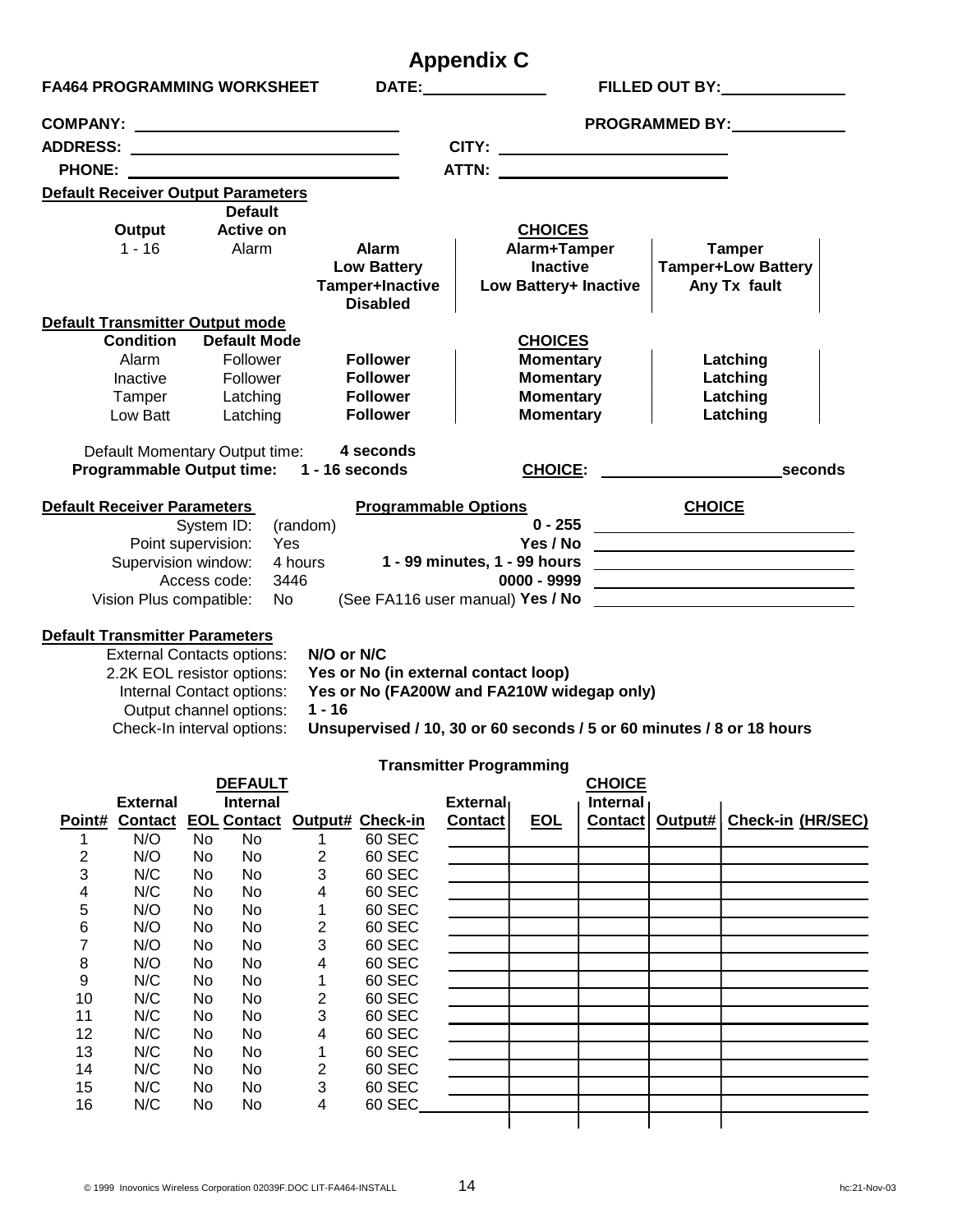#### **Transmitter Programming (Continued)**

|        | <b>DEFAULT</b>  |           |                 |                |                                     | <b>CHOICE</b>   |            |          |         |                   |
|--------|-----------------|-----------|-----------------|----------------|-------------------------------------|-----------------|------------|----------|---------|-------------------|
|        | <b>External</b> |           | <b>Internal</b> |                |                                     | <b>External</b> |            | Internal |         |                   |
| Point# | <b>Contact</b>  |           |                 |                | <b>EOL Contact Output# Check-in</b> | <b>Contact</b>  | <u>EOL</u> | Contact  | Output# | Check-in (HR/SEC) |
| 17     | N/C             | <b>No</b> | <b>No</b>       | 5              | 60 SEC                              |                 |            |          |         |                   |
| 18     | N/C             | No        | No              | 5              | 60 SEC                              |                 |            |          |         |                   |
| 19     | N/C             | No        | No              | 5              | 60 SEC                              |                 |            |          |         |                   |
| 20     | N/C             | No        | No              | 5              | 60 SEC                              |                 |            |          |         |                   |
| 21     | N/C             | No        | No              | 6              | 60 SEC                              |                 |            |          |         |                   |
| 22     | N/C             | No        | No              | 6              | 60 SEC                              |                 |            |          |         |                   |
| 23     | N/C             | No        | No              | 6              | 60 SEC                              |                 |            |          |         |                   |
| 24     | N/C             | No        | No              | 6              | 60 SEC                              |                 |            |          |         |                   |
| 25     | N/C             | No        | No              | 7              | 60 SEC                              |                 |            |          |         |                   |
| 26     | N/C             | No        | No              | $\overline{7}$ | 60 SEC                              |                 |            |          |         |                   |
| 27     | N/C             | No        | No              | 7              | 60 SEC                              |                 |            |          |         |                   |
| 28     | N/C             | No        | No              | $\overline{7}$ | 60 SEC                              |                 |            |          |         |                   |
| 29     | N/C             | No        | No              | 8              | 60 SEC                              |                 |            |          |         |                   |
| 30     | N/C             | No        | No              | 8              | 60 SEC                              |                 |            |          |         |                   |
| 31     | N/C             | No        | No              | 8              | 60 SEC                              |                 |            |          |         |                   |
| 32     | N/C             | No        | No              | 8              | 60 SEC                              |                 |            |          |         |                   |
| 33     | N/C             | No        | No              | 9              | 60 SEC                              |                 |            |          |         |                   |
| 34     | N/C             | No        | No              | 9              | 60 SEC                              |                 |            |          |         |                   |
| 35     | N/C             | No        | No              | 9              | 60 SEC                              |                 |            |          |         |                   |
| 36     | N/C             | No        | No              | 9              | 60 SEC                              |                 |            |          |         |                   |
| 37     | N/C             | No        | No              | 10             | 60 SEC                              |                 |            |          |         |                   |
| 38     | N/C             | No        | No              | 10             | 60 SEC                              |                 |            |          |         |                   |
| 39     | N/C             | No        | No              | 10             | 60 SEC                              |                 |            |          |         |                   |
| 40     | N/C             | No        | No              | 10             | 60 SEC                              |                 |            |          |         |                   |
| 41     | N/O             | No        | No              | 11             | 60 SEC                              |                 |            |          |         |                   |
| 42     | N/O             | No        | No              | 11             | 60 SEC                              |                 |            |          |         |                   |
| 43     | N/O             | No        | No              | 11             | 60 SEC                              |                 |            |          |         |                   |
| 44     | N/O             | No        | No              | 11             | 60 SEC                              |                 |            |          |         |                   |
| 45     | N/O             | No        | No              | 12             | 60 SEC                              |                 |            |          |         |                   |
| 46     | N/O             | No        | No              | 12             | 60 SEC                              |                 |            |          |         |                   |
| 47     | N/O             | No        | No              | 12             | 60 SEC                              |                 |            |          |         |                   |
| 48     | N/O             | No        | No              | 12             | 60 SEC                              |                 |            |          |         |                   |
| 49*    | N/O             | No        | No              | 13             | 5 MIN                               |                 |            |          |         |                   |
| 50     | N/O             | No        | No              | 13             | 5 MIN                               |                 |            |          |         |                   |
| 51     | N/O             | No        | No              | 13             | 5 MIN                               |                 |            |          |         |                   |
| 52     | N/O             | No        | No              | 13             | 5 MIN                               |                 |            |          |         |                   |
| 53     | N/O             | No        | No              | 14             | 5 MIN                               |                 |            |          |         |                   |
| 54     | N/O             | No        | No              | 14             | 5 MIN                               |                 |            |          |         |                   |
| 55     | N/O             | No        | No              | 14             | 5 MIN                               |                 |            |          |         |                   |
| 56     | N/O             | No        | No              | 14             | 5 MIN                               |                 |            |          |         |                   |
| 57     | N/O             | No        | No              | 15             | 5 MIN                               |                 |            |          |         |                   |
| 58     | N/O             | No        | No              | 15             | 5 MIN                               |                 |            |          |         |                   |
| 59     | N/O             | No        | No              | 15             | 5 MIN                               |                 |            |          |         |                   |
| 60     | N/O             | No        | No              | 15             | 5 MIN                               |                 |            |          |         |                   |
| $61**$ | N/O             | No        | Yes             | 16             | 60 SEC                              |                 |            |          |         |                   |
| 62     | N/O             | No        | Yes             | 16             | 60 SEC                              |                 |            |          |         |                   |
| 63     | N/O             | No        | Yes             | 16             | 60 SEC                              |                 |            |          |         |                   |
| 64     | N/O             | No        | Yes             | 16             | 60 SEC                              |                 |            |          |         |                   |
|        |                 |           |                 |                |                                     |                 |            |          |         |                   |

\* Note: Points 49-60 are default-programmed to check in every five minutes. This will extend battery life slightly depending on which transmitter is used.

\*\* Note: Points 61-64 are default-programmed to be Normally Open plus Internal Contact (FA200W and FA210W widegap magnet contacts) set to "Yes".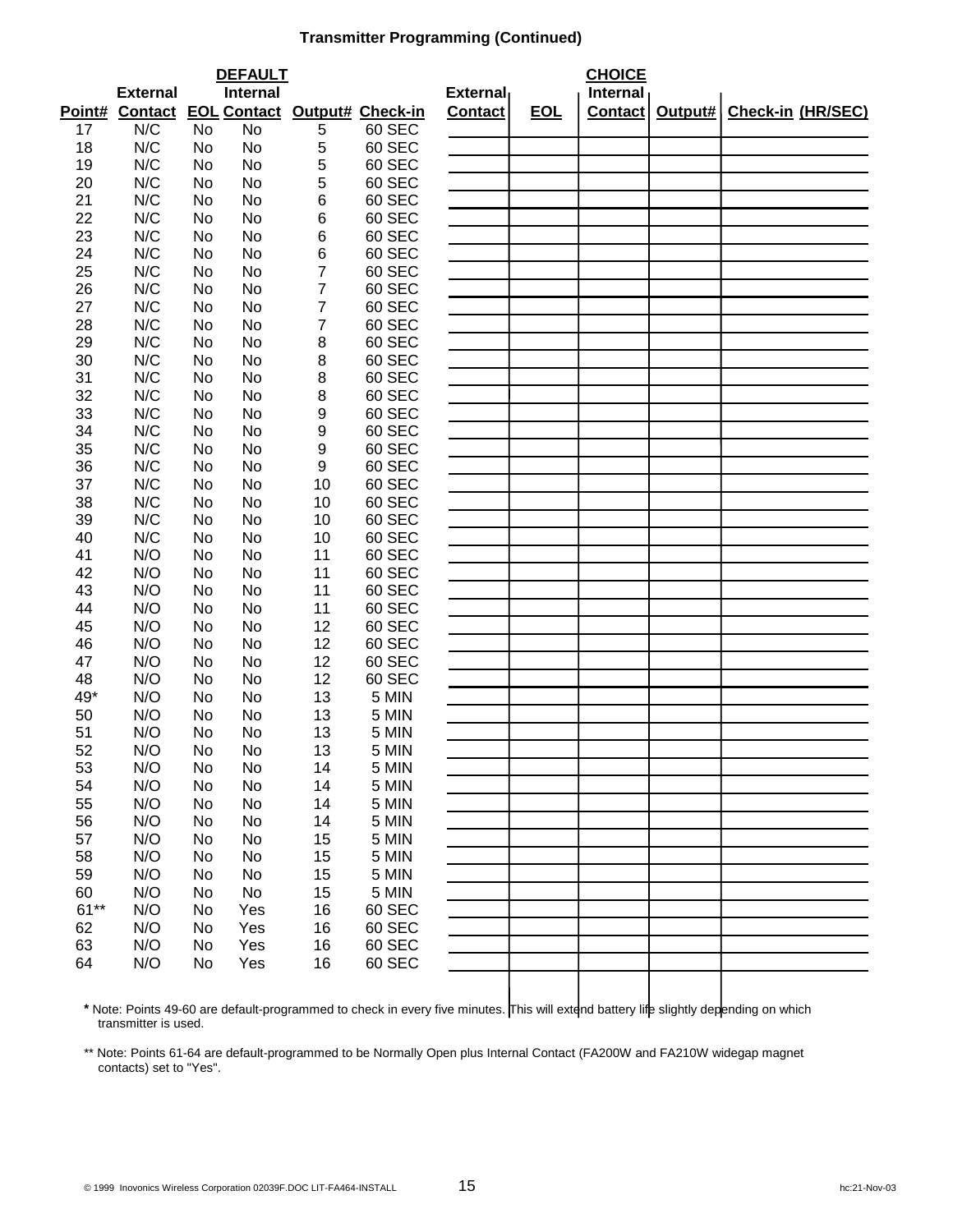# **Appendix D Warranty & Disclaimer**

Inovonics Wireless Corporation ("Inovonics") warrants its products ("Product" or "Products") to conform to its own specifications and to be free of defects in materials and workmanship under normal use for a period of twenty-four (24) months from the date of manufacture. Within the warranty period Inovonics will repair or replace, at its option, all or any part of the warrantied product. Inovonics will not be responsible for dismantling and/or reinstallation charges. To exercise the warranty, the User ("User", "Installer" or "Consumer") must be given a Return Material Authorization ("RMA") Number by Inovonics. Details of shipment will be arranged at that time.

This warranty does not apply in cases of improper installation, misuse, failure to follow installation and operating instructions, alteration, abuse, accident or tampering, and repair by anyone other than Inovonics.

This warranty is exclusive and expressly in lieu of all other warranties, obligations or liabilities, whether written, oral, express, or implied, including any warranty of merchantability or fitness for a particular purpose. Inovonics will not be liable to anyone for any consequential or incidental damages for breach of this warranty or any other warranties.

This warranty will not be modified, varied or extended. Inovonics does not authorize any person to act on its behalf to modify, vary or extend this warranty. This warranty will apply to Inovonics Products only. All other products, accessories or attachments used in conjunction with Inovonics equipment, including batteries, will be covered solely by their own warranty, if any. Inovonics will not be liable for any direct, incidental or consequential damage or loss whatsoever, caused by the malfunction of Product due to products, accessories, or attachments of other manufacturers, including batteries, used in conjunction with Inovonics Products.

This warranty does not warrant the replacement of batteries that are used to power Inovonics Products.

The User recognizes that a properly installed and maintained security system may only reduce the risk of events such as burglary, robbery, personal injury and fire. It does not insure or guarantee that there will be no death, personal damage and/or damage to property as a result. **Inovonics does not claim that the Product may not be compromised and/or circumvented, or that the Product will prevent any death, personal and/or bodily injury and/or damage to property resulting from burglary, robbery, fire or otherwise, or that the Product will in all cases provide adequate warning or protection.**

**Inovonics shall have no liability for any death, injury or damage, however incurred, based on a claim that Inovonics Products failed to function.** However, if Inovonics is held liable, directly or indirectly, for any loss or damage arising under this limited warranty or otherwise, regardless of cause or origin, Inovonics' maximum liability will not in any case exceed the purchase price of the Product, which will be fixed as liquidated damages and not as a penalty, and will be the complete and exclusive remedy against Inovonics.

**Warning**: **The User should follow all installation, operation and maintenance instructions.** The User is strongly advised to conduct Product and systems tests at least once each week. Changes in environmental conditions, electric or electronic disruptions and tampering, may cause the Product to not perform as expected.



!<br>Y

**Warning: Inovonics warrants its Product to the User.** The User is responsible for exercising all due prudence and taking necessary precautions for the safety and protection of lives and property wherever Inovonics Products are installed. Inovonics strongly advises the User to program Products to be supervised whenever used in applications affecting life safety. Users are warned that unsupervised devices are subject to undetected failure due to malfunction, battery failure, tampering, or changes in environment.